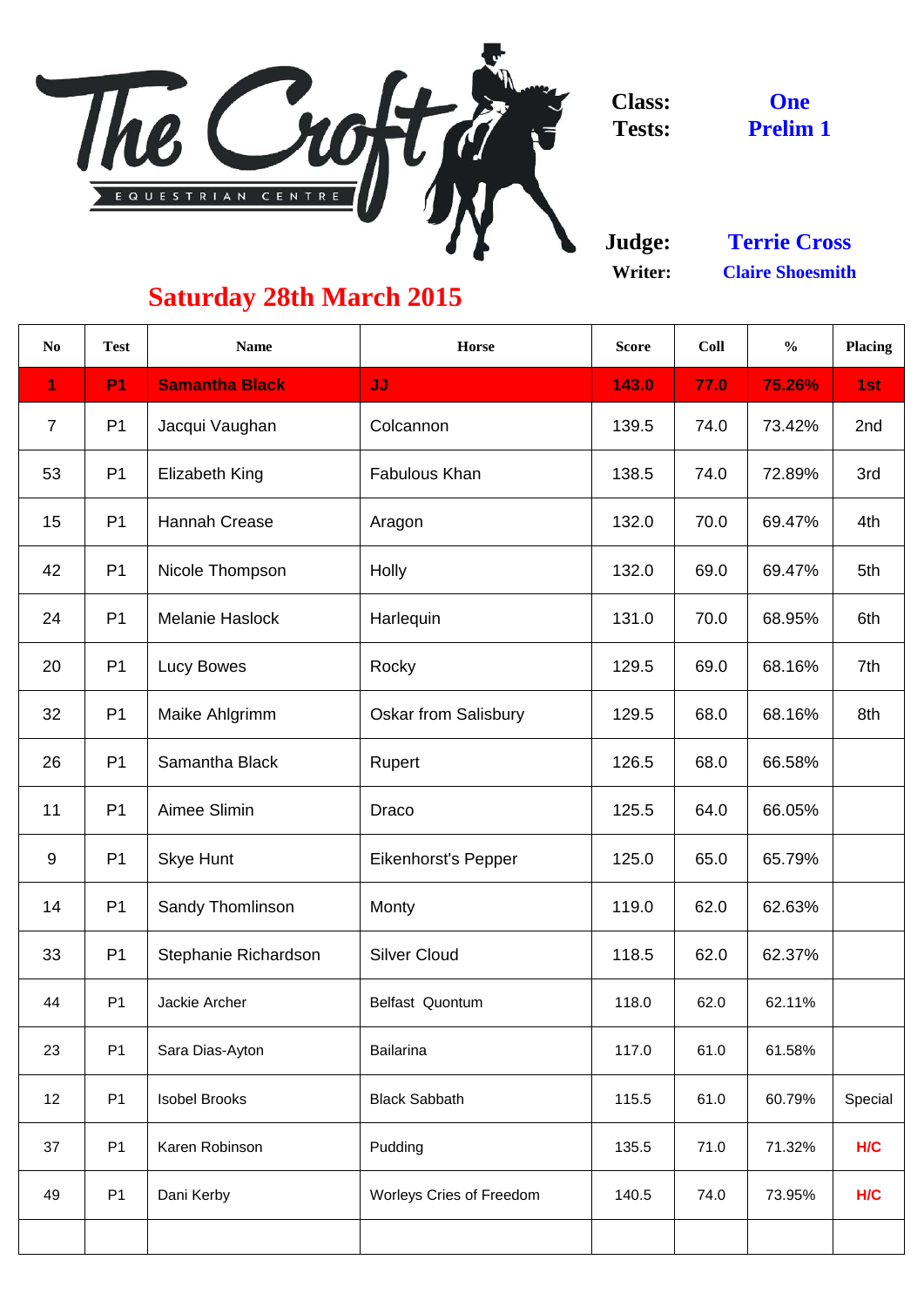

**Judge: Writer:**

| N <sub>0</sub> | <b>Test</b>     | <b>Name</b>               | Horse                           | <b>Score</b> | <b>Coll</b> | $\frac{0}{0}$ | <b>Placing</b> |
|----------------|-----------------|---------------------------|---------------------------------|--------------|-------------|---------------|----------------|
| 43             | <b>P12</b>      | <b>Carol Doggett</b>      | <b>Clonberne Joe</b>            | 173.0        | 55.0        | 69.20%        | 1st            |
| $\mathfrak{S}$ | P <sub>12</sub> | <b>Judith Twallin</b>     | Jonny                           | 169.0        | 55.0        | 67.60%        | 2nd            |
| $6\,$          | P <sub>12</sub> | <b>Hayley Chamberlain</b> | <b>Just William</b>             | 165.0        | 55.0        | 66.00%        | 3rd            |
| 49             | P <sub>12</sub> | Dani Kerby                | <b>Worleys Cries of Freedom</b> | 163.5        | 51.0        | 65.40%        | 4th            |
| $\overline{7}$ | P <sub>12</sub> | Jacqui Vaughan            | Colcannon                       | 161.5        | 50.0        | 64.60%        | 5th            |
| $\overline{4}$ | P <sub>12</sub> | <b>Claire Hubbard</b>     | Cupidor                         | 159.5        | 52.0        | 63.80%        | 6th            |
| 15             | P12             | <b>Hannah Crease</b>      | Aragon                          | 159.5        | 51.0        | 63.80%        | 7th            |
| 53             | P12             | Elizabeth King            | Fabulous Khan                   | 157.0        | 52.0        | 62.80%        | 8th            |
| 47             | P <sub>12</sub> | <b>Sally Legouix</b>      | Spirit of the Night             | 150.5        | 46.0        | 60.20%        | Special        |
| 26             | P <sub>12</sub> | Samantha Black            | Rupert                          | 147.5        | 48.0        | 59.00%        |                |
| 30             | P <sub>12</sub> | Liz Rushton               | <b>Mister Jazz</b>              | 168.0        | 54.0        | 67.20%        | H/C            |
|                |                 |                           |                                 |              |             |               |                |
|                |                 |                           |                                 |              |             |               |                |
|                |                 |                           |                                 |              |             |               |                |
|                |                 |                           |                                 |              |             |               |                |
|                |                 |                           |                                 |              |             |               |                |

**Stuart Banks Lorraine Dehn**

## **Saturday 28th March 2015**

**Two Prelim 12**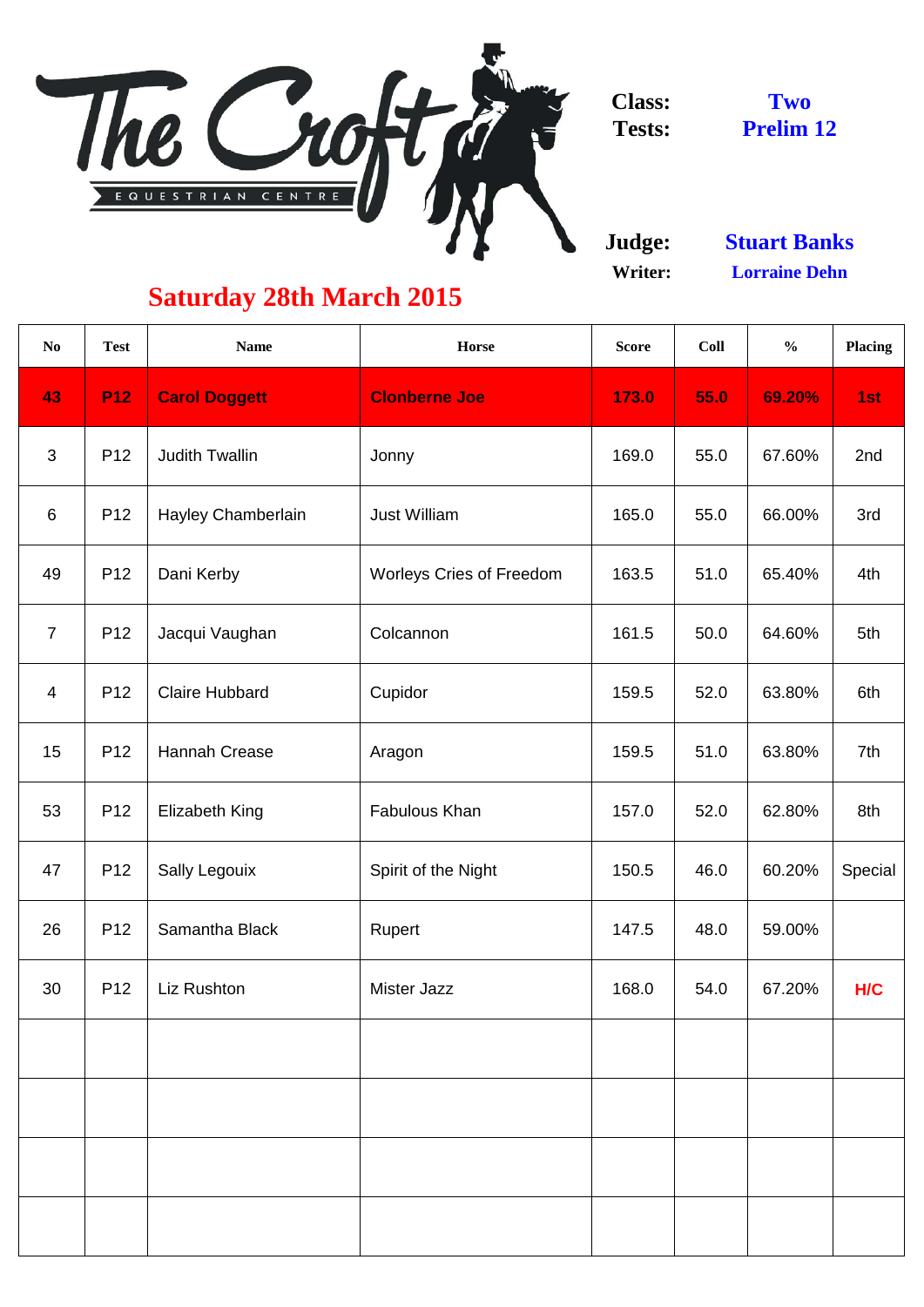

**Judge: Writer:**

| 56.0<br>55.0<br>55.0 | 70.36%<br>68.75% | 1st<br>2nd |
|----------------------|------------------|------------|
|                      |                  |            |
|                      |                  |            |
|                      | 68.04%           | $3rd=$     |
| 55.0                 | 68.04%           | $3rd=$     |
| 54.0                 | 67.32%           | 5th        |
| 53.0                 | 66.79%           | 6th        |
| 53.0                 | 66.25%           | 7th        |
| 51.0                 | 65.00%           | 8th        |
| 50.0                 | 63.04%           |            |
| 50.0                 | 62.14%           |            |
| 49.0                 | 61.25%           |            |
|                      | E                | Special    |
|                      |                  |            |
|                      |                  |            |
|                      |                  |            |
|                      |                  |            |

## **Saturday 28th March 2015**

**Novice 27 Two (a)**

**Lorraine Dehn Terrie Cross**